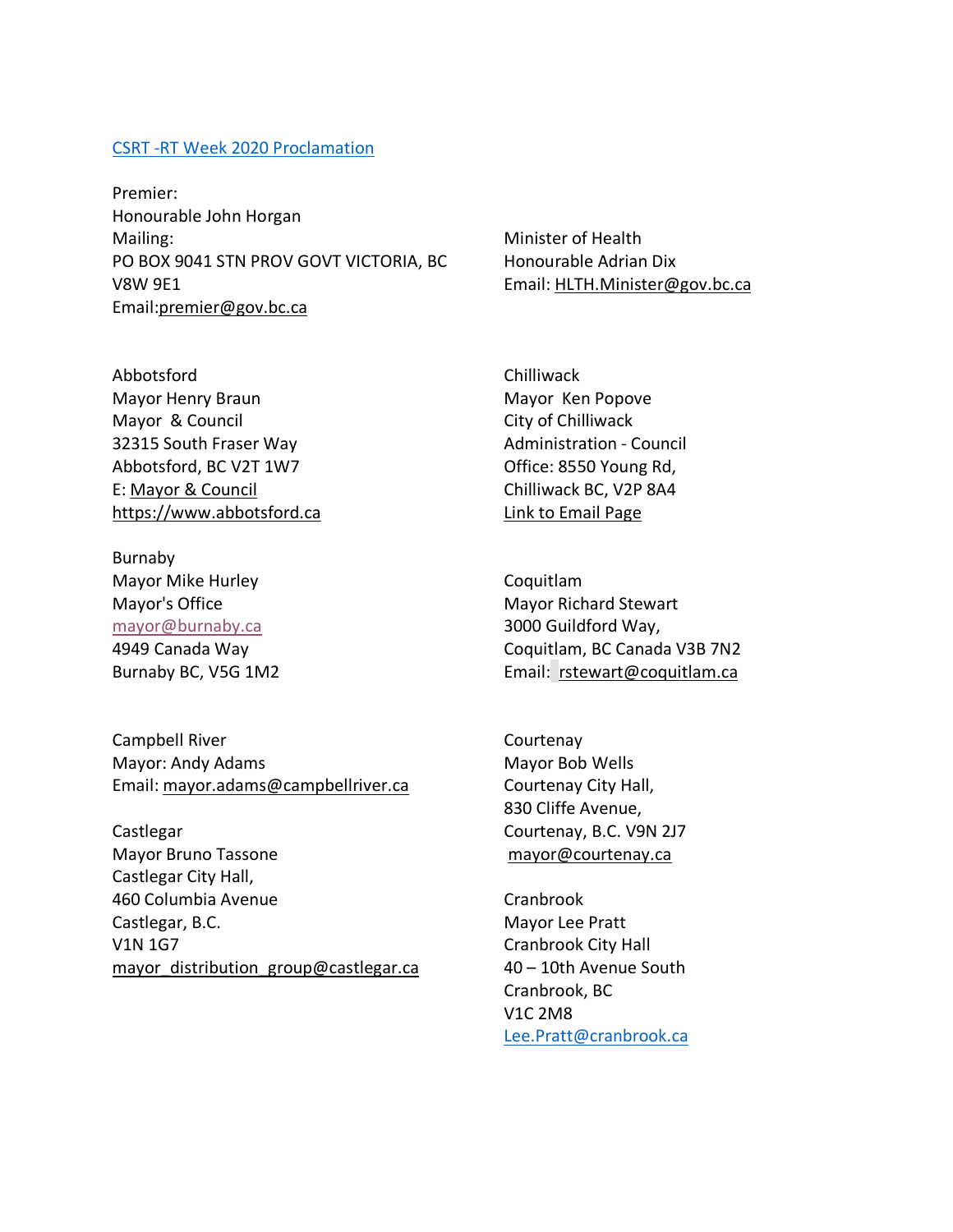Dawson Creek *Mayor Dale Bumstead* 10105-12A Street Dawson Creek, BC V1G 3V7 Email: mayorbumstead@dawsoncreek.ca

Delta Mayor George V. Harvie 4500 Clarence Taylor Crescent, Delta, BC V4K 3E2 MayorHarvie@delta.ca

Fort St John Mayor Lori Ackerman City Hall 10631 - 100 Street, Fort St. John, BC V1J 3Z5 Email Contact form

Kamloops Mayor Ken Christian City Hall 7 Victoria Street West Kamloops BC V2C 1A2 mayor@kamloops.ca

Kelowna Mayor Colin Basran City Hall 1435 Water Street Kelowna BC V1Y 1J4 mayorandcouncil@kelowna.ca

Langley Mayor Jack Froese 20338 - 65 Avenue Langley, British Columbia V2Y 3J1 Canada jfroese@tol.ca

Maple Ridge Mayor Mike Morden City of Maple Ridge 11995 Haney Place Maple Ridge, BC Canada V2X 6A9 mmorden@mapleridge.ca

Nanaimo Mayor Leonard Krog Mayor's Office 455 Wallace Street Nanaimo, B.C. V9R 5J6 leonard.krog@nanaimo.ca

Nelson Mayor John Dooley Suite 101, 310 Ward Street Nelson, BC V1L 5S4 https://www.nelson.ca/formcenter/Contact -Us-4/Mayor-and-Council-79

New Westminster Mayor Jonathan X. Coté City of New Westminster 511 Royal Avenue New Westminster, BC V3L 1H9 Email: jcote@newwestcity.ca

North Vancouver Mayor Linda Buchanan 141 West 14th Street North Vancouver, BC V7M 1H9 Email: mayor@cnv.org